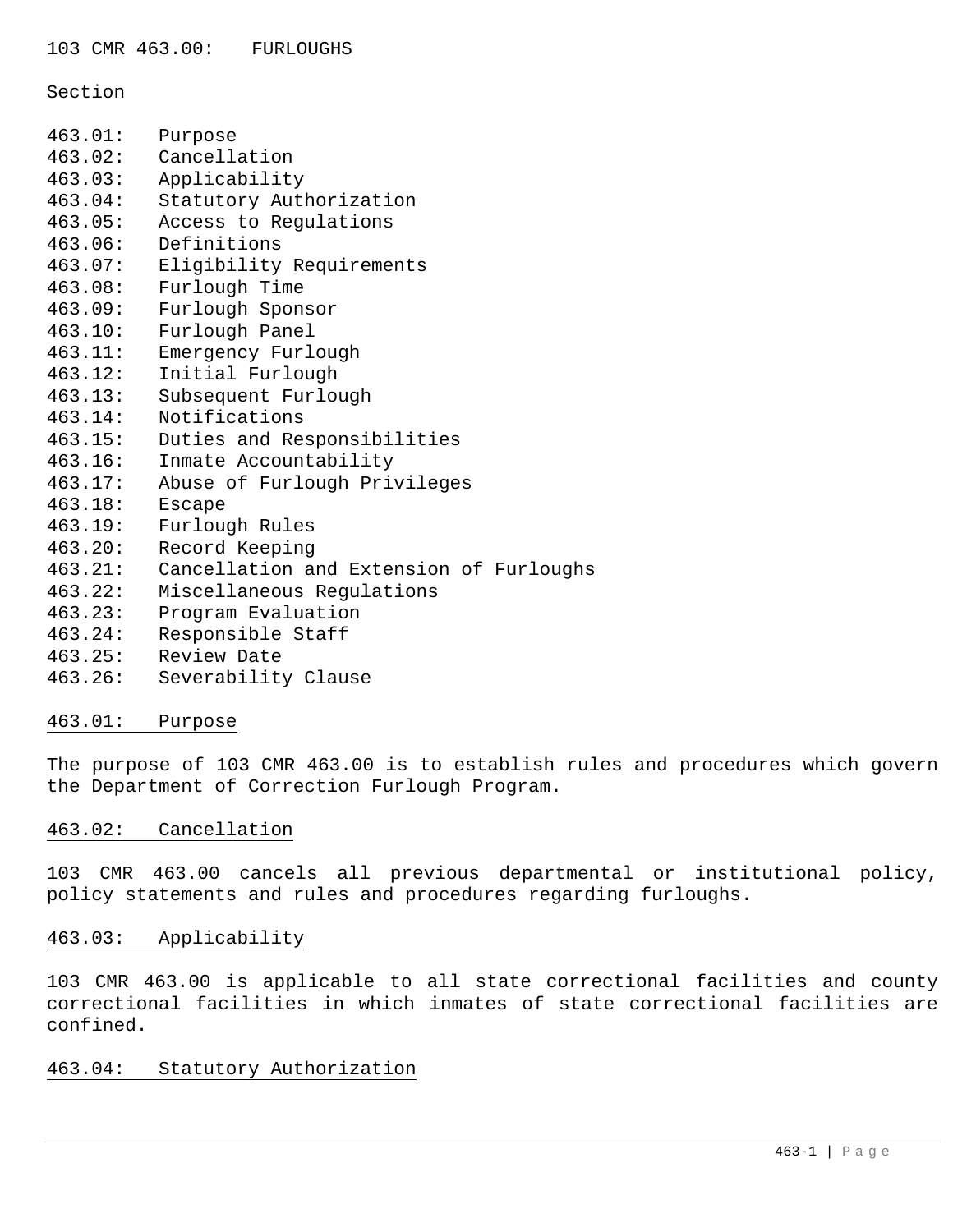103 CMR 463.00 is issued pursuant to M.G.L. c. 124, § 1(q) and M.G.L. c. 127, § 90A.

# 463.05: Access to Regulations

103 CMR 463.00 shall be maintained within the Central Policy File of the Department and will be accessible to all Department employees. A copy of 103 CMR 463.00 shall be maintained in each Superintendent's Central Policy File and at each inmate library.

#### 463.06: Definitions

Classification - A system by which each inmate's needs are regularly assessed in relation to his or her placement and program resources.

Classification Board - A committee of institutional or departmental employees whose responsibility is to make recommendations to the Superintendent concerning an inmate's program participation or placement within the Department.

Classification Report - A report generated by a classification board containing information regarding an inmate's offense, criminal history, social history, legal issues, program participation, adjustment history and individual need areas.

Commissioner - The Commissioner of Correction.

Commissioner's Designee - A department manager who is authorized by the Commissioner to render final decisions for the Commissioner as the Commissioner's Designee.

Commissioner's Furlough Panel - A group comprised of at least three members of central office executive and administrative staff, appointed by the Commissioner, whose responsibility it is to make recommendations to the Commissioner concerning an initial furlough application of an inmate.

Furlough - An extension of the limits of the place of confinement for an inmate committed to the Department of Correction by authorizing the inmate under the prescribed conditions contained within 103 CMR 463.00 to be away from a correctional facility but within the Commonwealth for a specified period of time.

Furlough Coordinator - An institution employee selected by the Superintendent who is responsible for the general coordination and administration of furlough procedures at that institution.

Furlough Day - A furlough day shall consist of 24 hours or 48 half hour periods.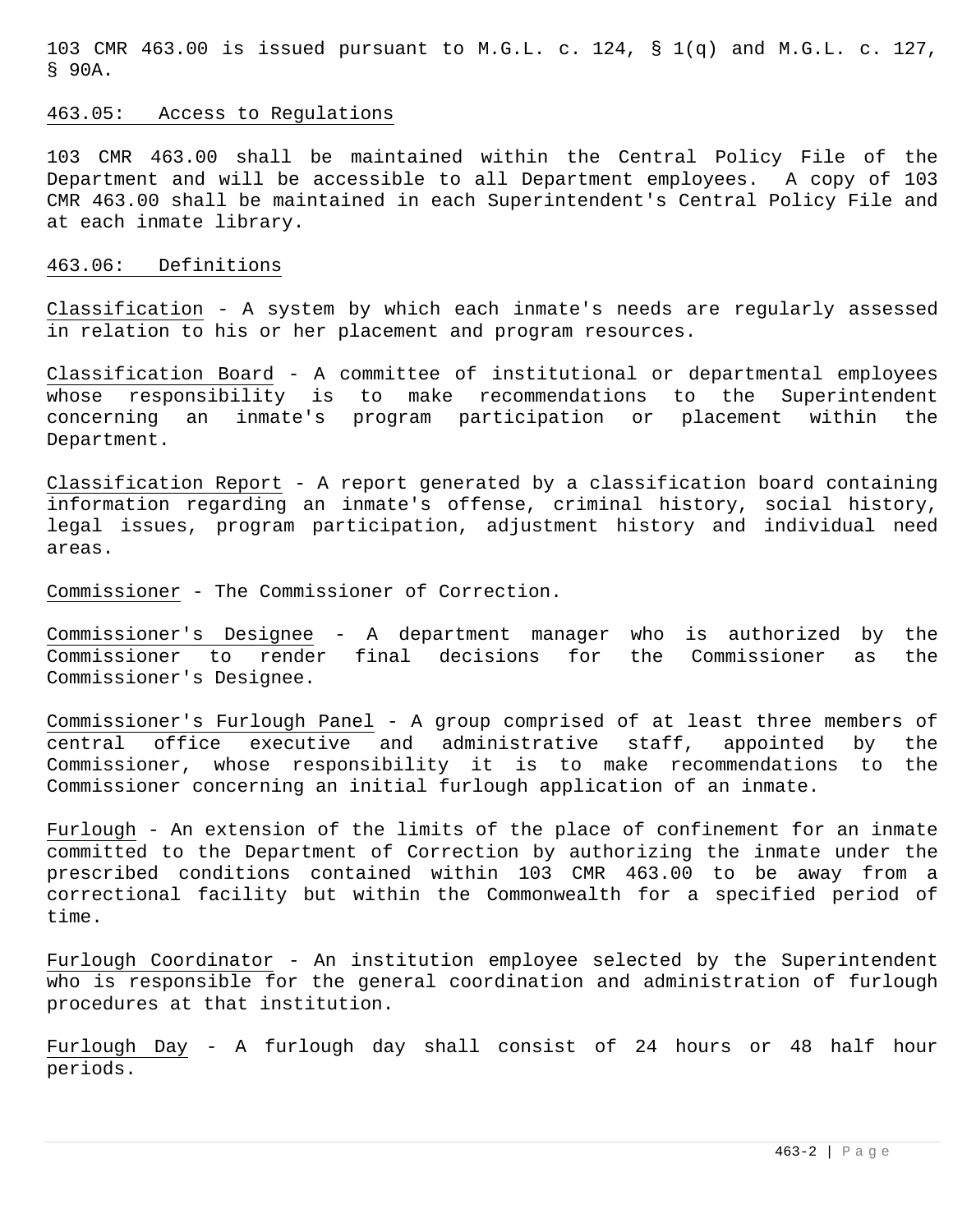Furlough Itinerary - A chronological record of an inmate's whereabouts while on furlough, to include names, addresses, dates, times and phone numbers.

Furlough Progress Report - A report generated by a correction counselor prior to each subsequent furlough and presented to the Furlough Panel, to include current information concerning the inmate's progress in the furlough program, other program participation and conduct.

Furlough Year - The year commencing from the date of final approval of an initial furlough by the Commissioner or by the Commissioner's designee and ending 12 months later. Each additional furlough year shall be on the anniversary date of the final approval of the initial furlough.

Furlough Panel - A committee comprised of no less than three and no more than five institution employees recommended by the Superintendent and approved by the Commissioner or his designee, whose responsibility is to review and make recommendations to the Superintendent regarding inmate furlough requests.

Relative - The inmate's father, mother, child, brother, sister, husband or wife and a grandparent, uncle, aunt, or foster parent who acted as a parent in rearing the inmate provided such a relationship can be verified through available documentation.

Summary/Key Issues Form - A face sheet identifying the key issues used in making a decision regarding an inmate's classification or furlough status.

Superintendent - A Superintendent of a state correctional facility, a director of a contract facility or the chief administrative officer of a county correctional facility.

#### 463.07: Eligibility Requirements

(1) An inmate shall be eligible to be considered for a furlough under the following conditions:

(a) An inmate serving a life sentence for murder in the second degree shall be required to serve 12 years from the effective date of sentence.

(b) Except for inmates serving a life sentence for murder in the first degree for whom furloughs are not allowed, all other inmates shall be required to have served at least 50% of the time between their effective date of sentence and their parole eligibility date or earliest release or discharge date, whichever is less, and shall be within three years of their parole eligibility date or earliest release or discharge date, whichever is less, before being eligible for an initial furlough. The eligibility requirement of 103 CMR 463.07 shall not preclude from furlough participation those inmates not yet within three years of their parole eligibility date or earliest release or discharge date, whichever is less, who are furlough certified prior the effective date of 103 CMR 463.00. Any inmate not within three years of his/her parole eligibility date or earliest release or discharge date, whichever is less, and certified prior to the effective date of 103 CMR 463.00, and who is terminated from the furlough program for any reason subsequent to the effective date of 103 CMR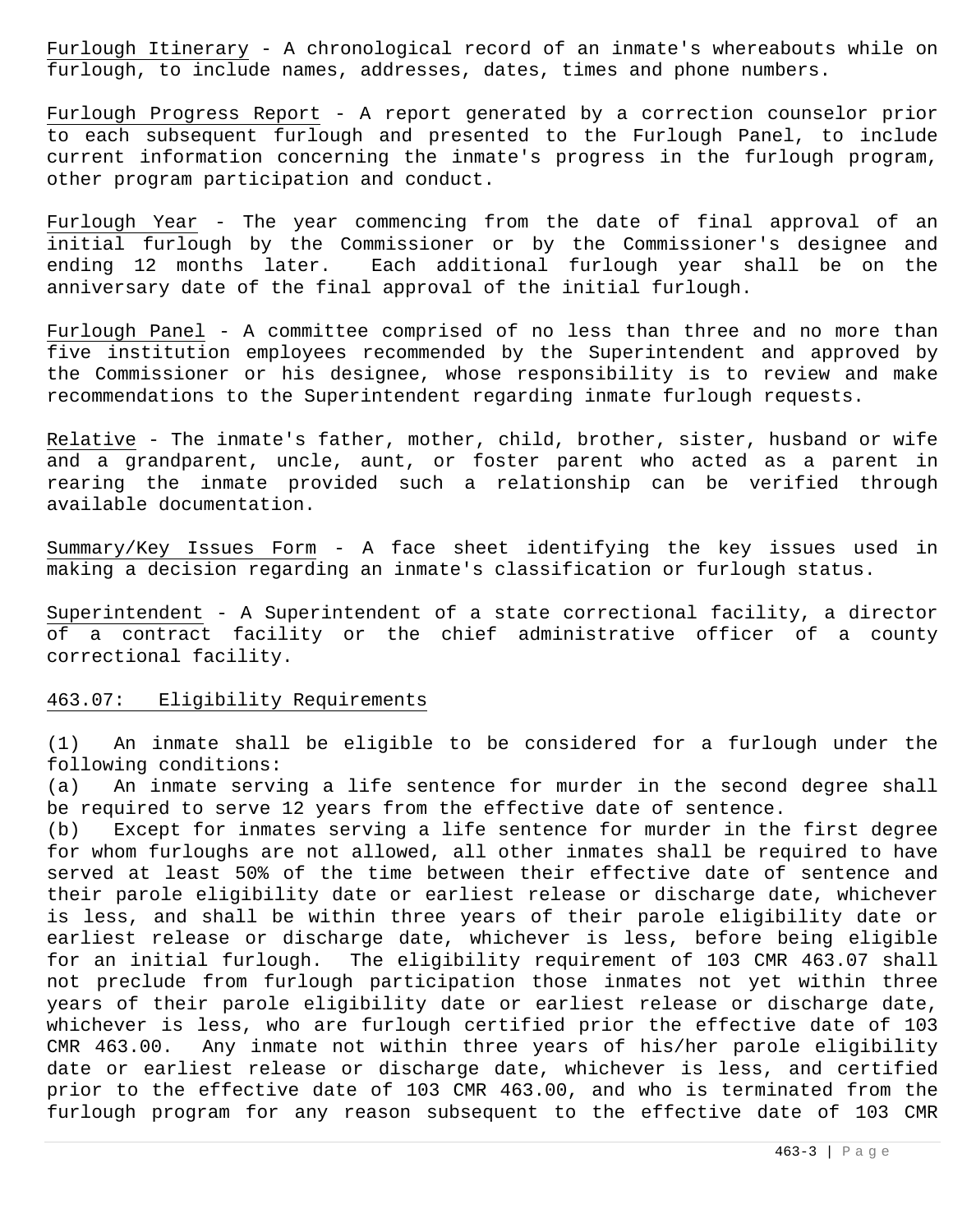463.00 shall thereafter be subject to the eligibility requirements of 103 CMR 463.07.

(c) An inmate shall be considered eligible for an initial furlough provided that he meets the criteria established in 103 CMR  $463.07(1)(a)$  and (b); and does not have a felony warrant or detainer pending, has been determined not to be a sexually dangerous person in accordance with M.G.L. c. 123A, is not serving a mandatory sentence restricting involvement in the furlough program, is not serving a sentence for murder 1st degree and has been deemed appropriate for participation in the furlough program in accordance with 103 CMR 420.00: *Classification*, and the respective institution classification procedures.

(d) The decision to recommend or approve the inmate for a furlough shall be based upon the inmate's ability to conduct himself responsibly while in the community; past and present conduct in the correctional system; past history of release on furlough, probation, parole or bail; involvement in institution programs or rehabilitative activities; history of violent behavior; offense; and absence of any pending legal issues.

(2) An inmate shall be authorized to receive a furlough for the following purposes only:

(a) to attend the funeral of a relative;

(b) to visit a critically ill relative;

(c) to obtain medical, psychiatric, psychological or other social services when adequate services are not available at the facility and cannot be obtained by temporary placement in a hospital under M.G.L. c. 127, §§ 117, 117A and 118. (d) to contact prospective employers.

(e) to secure a suitable residence for use upon release on parole or discharge.

(f) for any other reason consistent with the reintegration of a committed offender into the community.

### 463.08: Furlough Time

(1) An inmate of any state correctional facility shall be eligible for 14 furlough days (336 hours) during his furlough year.

(2) An inmate shall not be eligible to receive more than seven furlough days in the first half of a furlough year except for inmates participating in pre-release programs who may be so eligible.

(3) Furlough days or any part remaining at the end of the first half of the furlough year may be carried from the first half of a furlough year to the next, but no furlough days may be carried from one furlough year to the next furlough year.

(4) Inmates returning early from a furlough shall be credited for such early return in full unused half hour periods of time. Inmates returning late from a furlough shall have time deducted for such late return in half hour periods of time.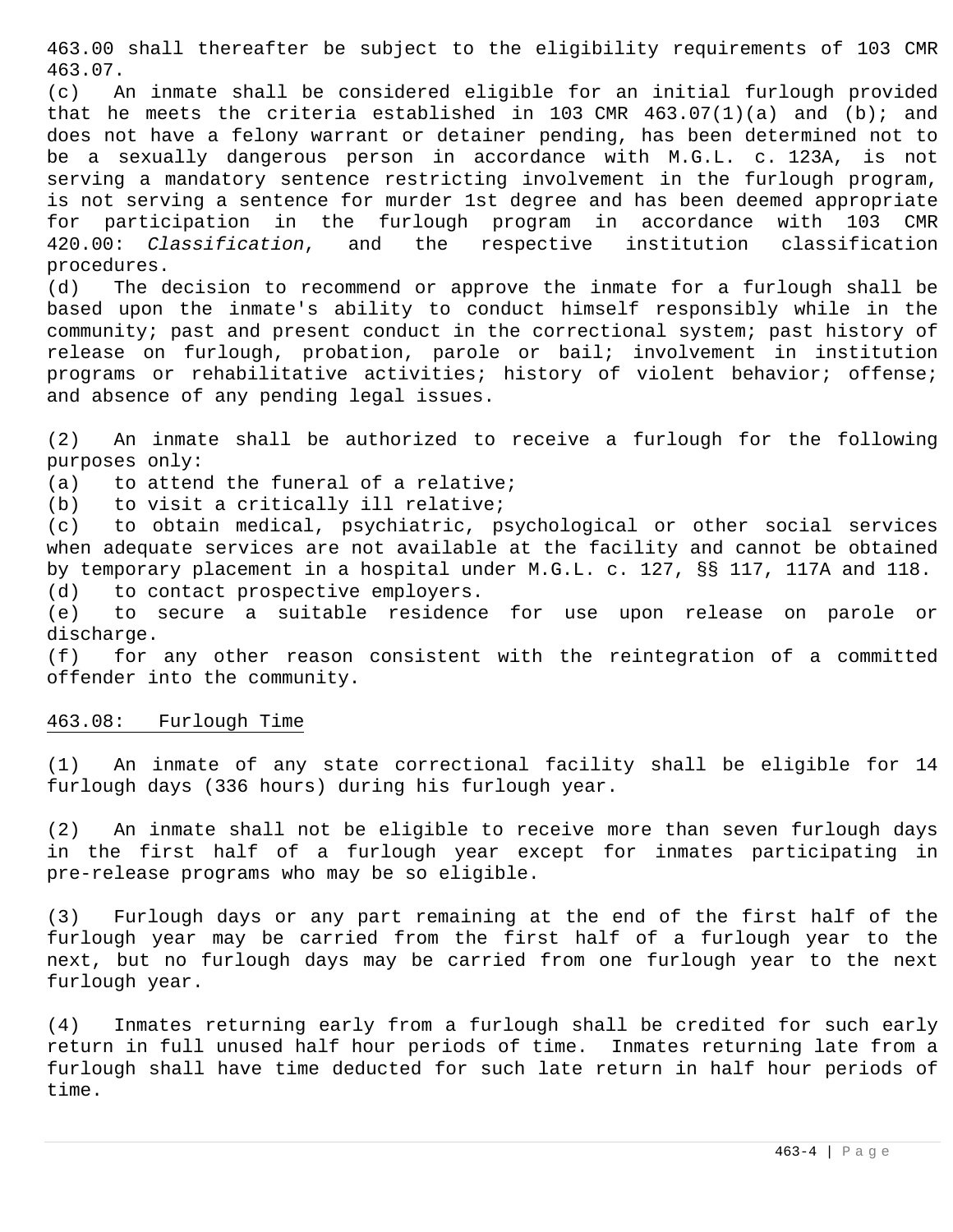(5) An inmate's furlough year will begin either from the date of the inmate's emergency furlough, emergency escorted furlough, or the date of the inmate's initial furlough, taken during the current commitment.

(6) Should an inmate on positive furlough status lose that status due to a classification decision or disciplinary sanction, the effective date of the furlough year will not be affected if he is reinstated to positive furlough status.

(7) The Superintendent and/or designee may restrict the length and frequency of furloughs.

(8) Each inmate will leave 12 furlough hours unused until the last two weeks of his furlough half year for the purpose of ensuring ample available time in case of the need for an emergency furlough.

#### 463.09: Furlough Sponsor

(1) Each inmate participating in the furlough program shall have a furlough sponsor. The furlough sponsor must be 18 years of age or older and be approved to act as a sponsor by the institution furlough committee and institution Superintendent. In addition, the furlough sponsor shall not be an employee of the Department of Correction or currently on parole.

(2) Furlough sponsors shall be required to remain with the inmate at all times for the duration of the furlough. The sponsor shall also be required to provide reliable transportation for the inmate and remain with the inmate during such transportation. The sponsor shall also be required to provide the inmate with an address and a telephone number.

(3) A proposed sponsor must arrange an appointment with the institution furlough investigator for the purpose of conducting a sponsor interview. During the interview the proposed sponsor shall receive an orientation of rules and regulations of the furlough program and the legal responsibilities of a sponsor. Each proposed sponsor shall also complete the following:

- (a) Background Information Request and Waiver Form;
- (b) Furlough Sponsorship Agreement Form;
- (c) Furlough Sponsor Interview Form.

(4) The chief of police in the city/town where the proposed sponsor resides shall be interviewed by an institution furlough investigator.

(5) The proposed sponsor of an inmate serving a sentence of murder in the second degree, manslaughter, a sex offense, an inmate with a violent history, an inmate the subject of a CORI A petition or an inmate with an escape history must be investigated to determine the proposed sponsor's appropriateness to act as a sponsor. Said investigation shall be conducted by an institution investigator approved by the Department's chief of investigations, and include, but not be limited to, a site investigation of the residence of the proposed sponsor, and if applicable an interview with CORI A petitioner(s). The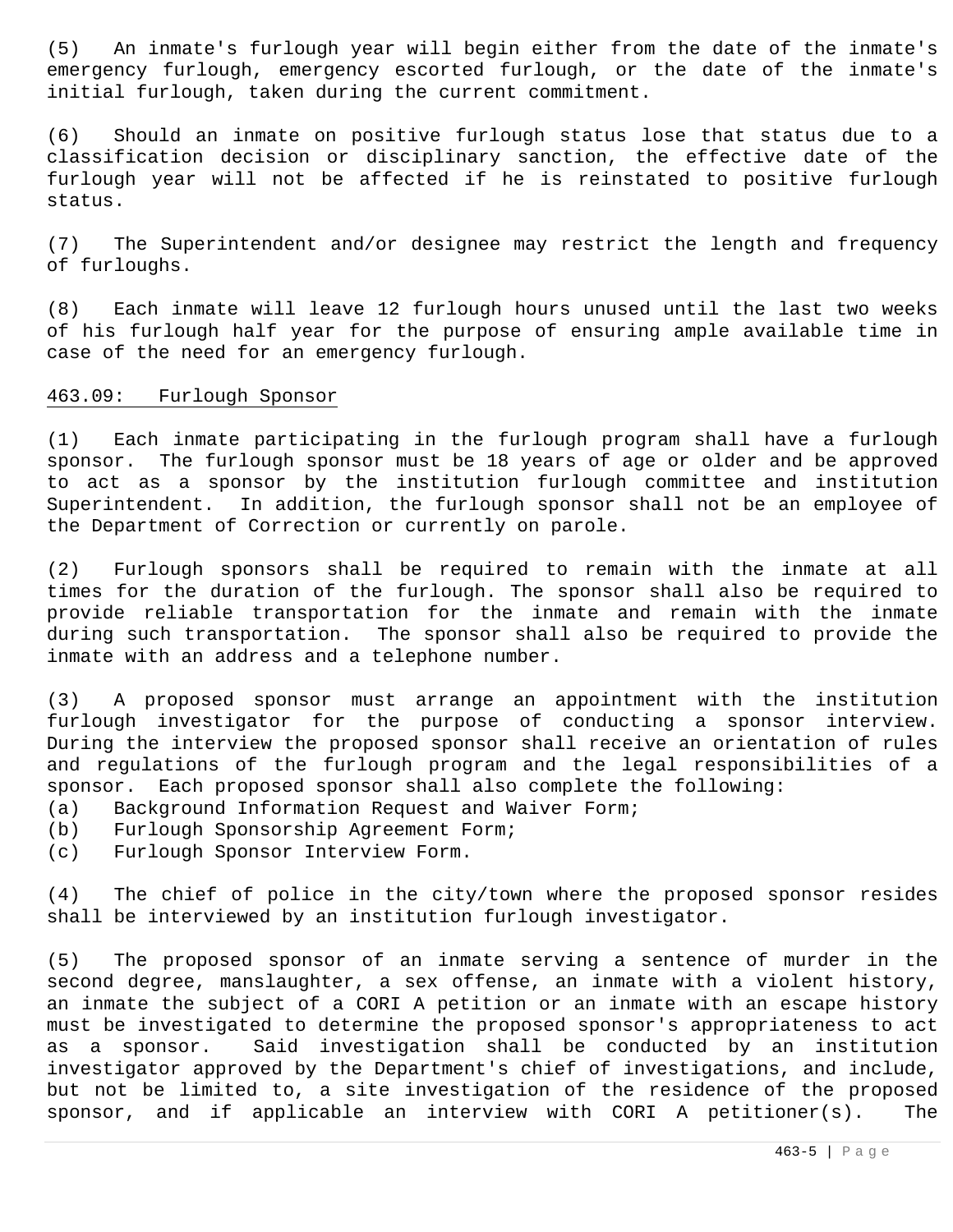Superintendent of a correctional facility may order the investigation of any proposed sponsor as he deems necessary.

(6) Proposed sponsors shall be interviewed by the institution furlough investigator prior to the inmate's initial furlough and shall be re-interviewed by a furlough investigator on a quarterly basis during the inmate's furlough year.

(7) Upon the completion of all required interviews and sponsorship forms which include a Background Information Request and Waiver Form, a Furlough Sponsorship Agreement Form, a Sponsor Interview Form, a Police Chief interview, a home investigation report (if applicable), and a CORI A petitioner interview, if applicable, all forms and reports are to be forwarded to the Departments Investigations Unit. Included in the package shall be a recent classification board report and a copy of the sponsor's telephone bill. The chief of the investigation unit shall review the package for completeness and act as a reviewing authority. The chief of investigations shall return the package to the facility with comments and recommendations. The sponsor package will be reviewed by the institution furlough panel, for a determination of approval or denial of the individual to act as a furlough sponsor. The facility Superintendent will render a final decision as to the appropriateness of the individual to act as a furlough sponsor.

### 463.10: Furlough Panel

a furlough sponsor;

(1) Each facility Superintendent shall recommend to the Commissioner or his designee the appointment of certain institution employees as members of the institution furlough panel. The Commissioner or his designee will approve or deny an individual as a member of the furlough panel.

(2) Each institution furlough panel shall consist of at least three, but not more than five, institution employees. A deputy superintendent shall act as the chairperson; other members must include a correction counselor of supervisory rank, a correction officer, or in those facilities not staffed with correction officers, a correction counselor having care and custody responsibilities.

(3) The duties and responsibilities of the institution furlough panel shall be the following: (a) to convene on a regular and continuing basis to consider the furlough applications of inmates; (b) to review each furlough application and all other related materials, including results of the sponsor investigation, completed sponsor forms, results of interviews, the most recent institution classification board report for completeness and accuracy; and to interview the inmate if deemed necessary and appropriate; (c) to recommend approval or denial of an individual's application to act as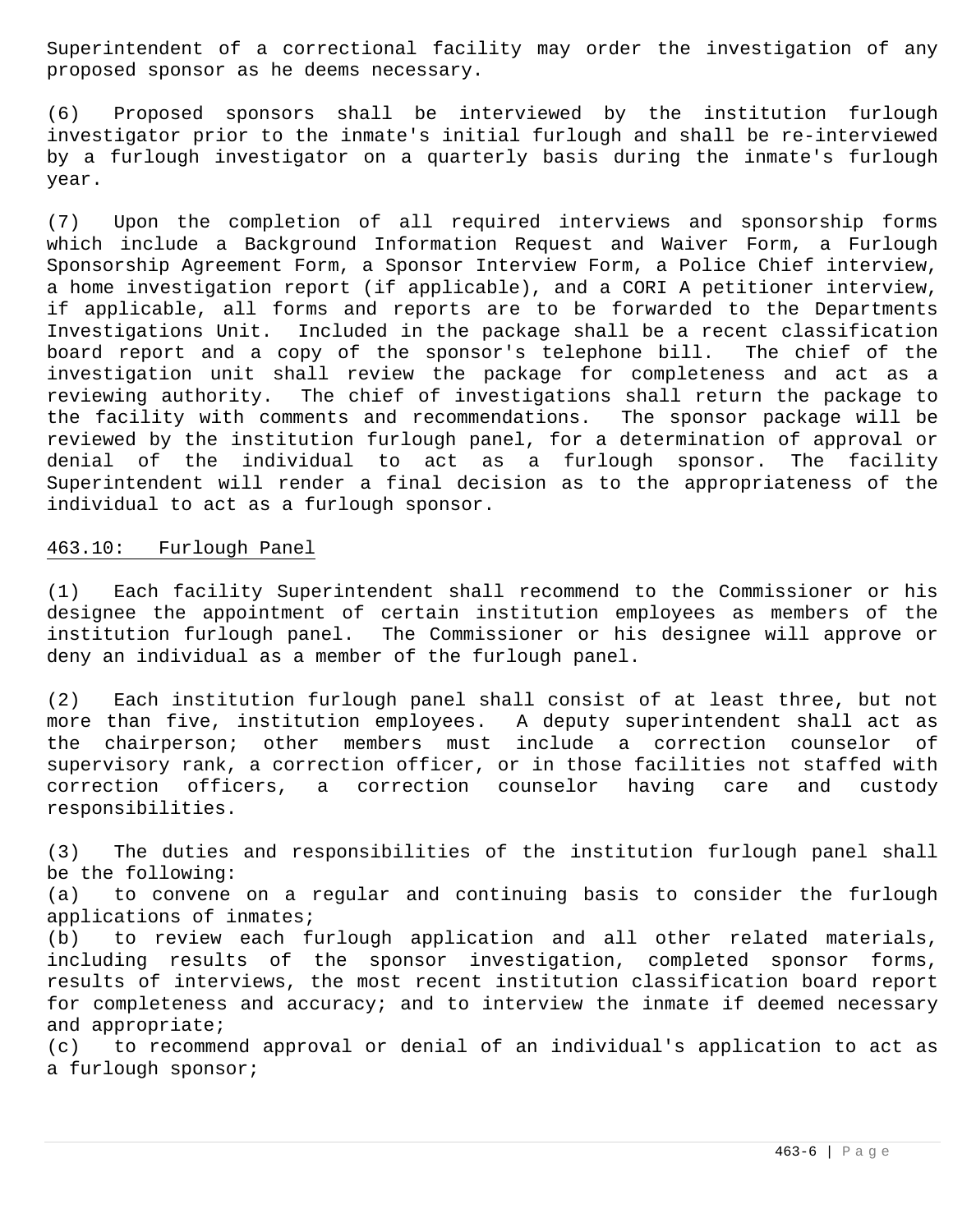(d) to defer a recommendation of a furlough application when such an application or any supporting material is incomplete or inaccurate, or there is action pending which may affect the recommendation of the panel; (e) to record in writing on the furlough authorization sheet, the votes and signatures of individual board members and any recommendation, with reasons, for approval, denial, modification or deferral of a furlough.

## 463.11: Emergency Furlough

(1) Whenever an inmate indicates to the furlough coordinator, or other staff are notified that an emergency exists and said emergency satisfies a purpose outlined in 103 CMR 463.07(2), the inmate may be granted an emergency furlough, or an emergency furlough under escort, provided said emergency is verified by the designated staff member.

(2) Upon verification that an emergency exists, the designated staff member shall complete a furlough authorization sheet and instruct the inmate to complete a furlough application listing the specific itinerary. The designated institution staff member shall verify all locations listed on the itinerary. The institution superintendent shall review the request for an emergency furlough including the application and itinerary, and approve, modify or deny the request and determine the conditions for the furlough. The institution furlough coordinator shall submit the request for emergency furlough with conditions to the Central Furlough Unit for approval by the Commissioner or his designee. The designated staff member must forward the furlough authorization sheet to the Central Furlough Unit within one week for signature by the Commissioner or his designee.

(3) The conditions for approval of the emergency furlough must be consistent with the security designation of the institution. An inmate currently on positive furlough status may be released on an emergency furlough without escort, provided the requirements in 103 CMR 463.11(1) and (2) have been satisfied. However, the inmate must be accompanied by the sponsor approved in accordance with 103 CMR 463.09. An inmate not on positive furlough status must be accompanied by an escort, or escorts, to be determined in accordance with the security designation of the institution. In the case of an emergency furlough for an inmate from a medium or maximum security institution, the inmate must be escorted by at least two correction officers, one of whom holds a commission as a special state police officer. In all cases, transportation procedures shall be adhered to at all times in accordance with 103 CMR 503.00: *Inmate Transportation*. The institution superintendent reserves the right to increase the security coverage as he deems necessary.

(4) Following approval by the Commissioner or his designee, the institution furlough coordinator shall be responsible for making telephone notification of the impending emergency furlough in accordance with 103 CMR 463.14(1) and (2). Said notification shall immediately be followed by a written notification.

## 463.12: Initial Furlough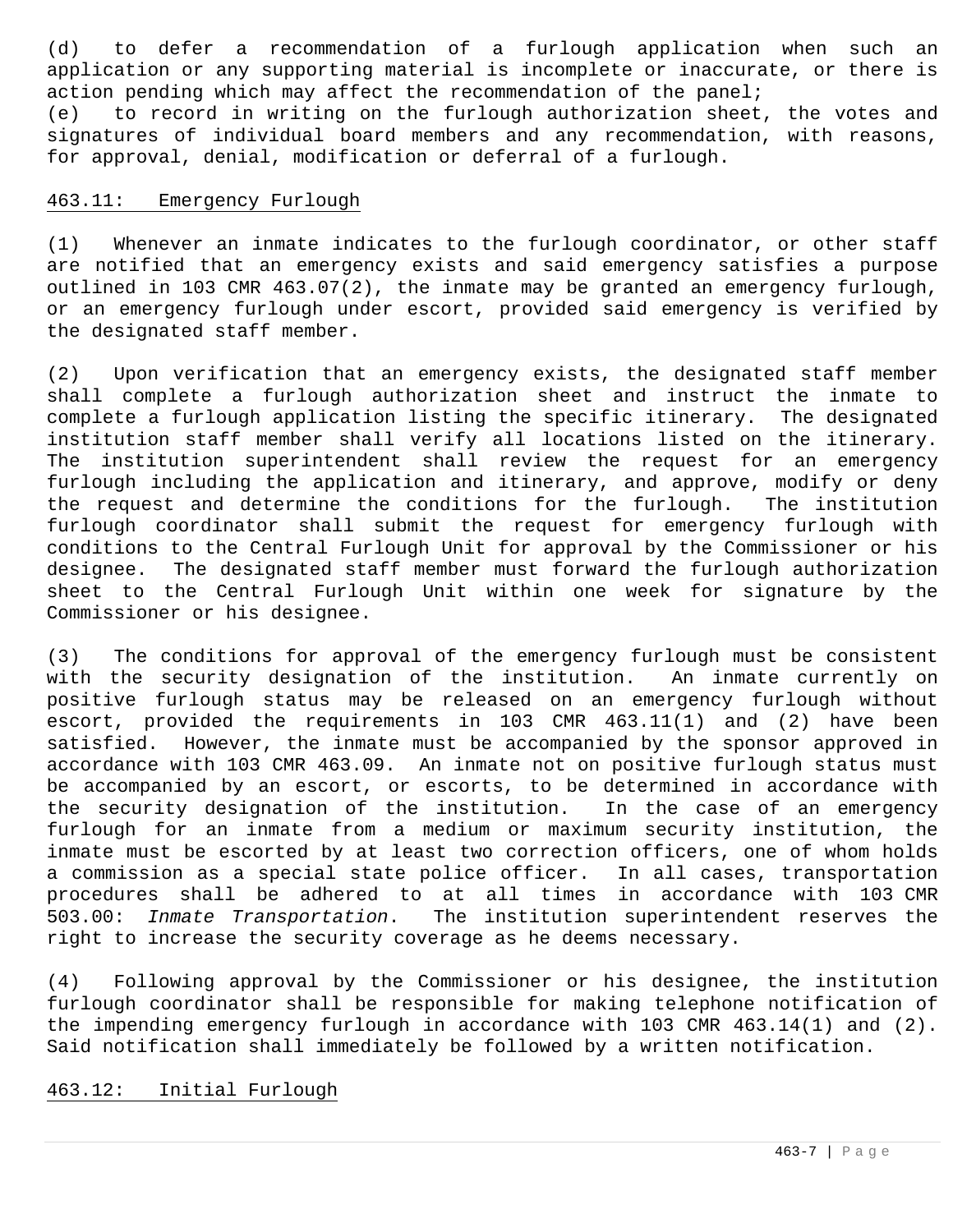(1) An inmate shall not be considered for an initial furlough unless he has met the eligibility and suitability requirements set forth in 103 CMR 463.07.

(2) Each institution shall develop procedural requirements clearly stating when an inmate may apply for an initial furlough following the inmate's transfer or admission to that facility. Such requirements must be consistent with the eligibility criteria established in 103 CMR 463.07 and the security designation of that institution.

(3) The process of considering an inmate for an initial furlough shall be as follows:

(a) the institution furlough coordinator shall receive the inmate's application for a furlough. The institution furlough coordinator shall verify that the inmate is eligible for participation in the furlough program consistent with 103 CMR 463.07. The institution furlough coordinator shall verify that the inmate's furlough sponsor has been approved in accordance with 103 CMR 463.09;

(b) the inmate's furlough application, along with a furlough authorization sheet, sponsor approval forms, the most recent institution classification board report, and any other accompanying documentation, shall be presented to the institution furlough panel by the institution furlough coordinator for the panel's recommendation of approval or denial, or approval with certain conditions, to the institution superintendent.

(c) the institution superintendent shall review the recommendation of the institution furlough panel, the furlough application, and other accompanying documentation as outlined in 103 CMR 463.12(3)(b) and make a decision of approval, denial, or approval with certain conditions. The institution furlough coordinator shall forward the Superintendent's decision to the Central Furlough Unit.

(d) the Central Furlough Unit shall review the furlough package for completeness and accuracy. The Central Furlough Unit shall present the<br>inmate's furlough application and accompanying documentation to the inmate's furlough application and accompanying documentation to the Commissioner's furlough panel. The Commissioner's furlough panel shall review the inmate's application and make a recommendation to the Commissioner of approval or denial, or approval with certain condition.

(e) The Commissioner, or his designee, shall review the recommendation of the Commissioner's furlough panel and make the final decision as to the approval or denial of the inmate's application for an initial furlough.

## 463.13: Subsequent Furlough

(1) An inmate may submit an application for a subsequent furlough in accordance with prescribed institution procedures and following the successful completion of an initial furlough.

(2) Upon completion of the inmate's furlough application, the institution furlough coordinator shall verify that the inmate has successfully completed an initial furlough and has submitted the application in accordance with 103 CMR 463.13. The institution furlough coordinator shall also determine if any significant issues have developed that may affect the inmate's status within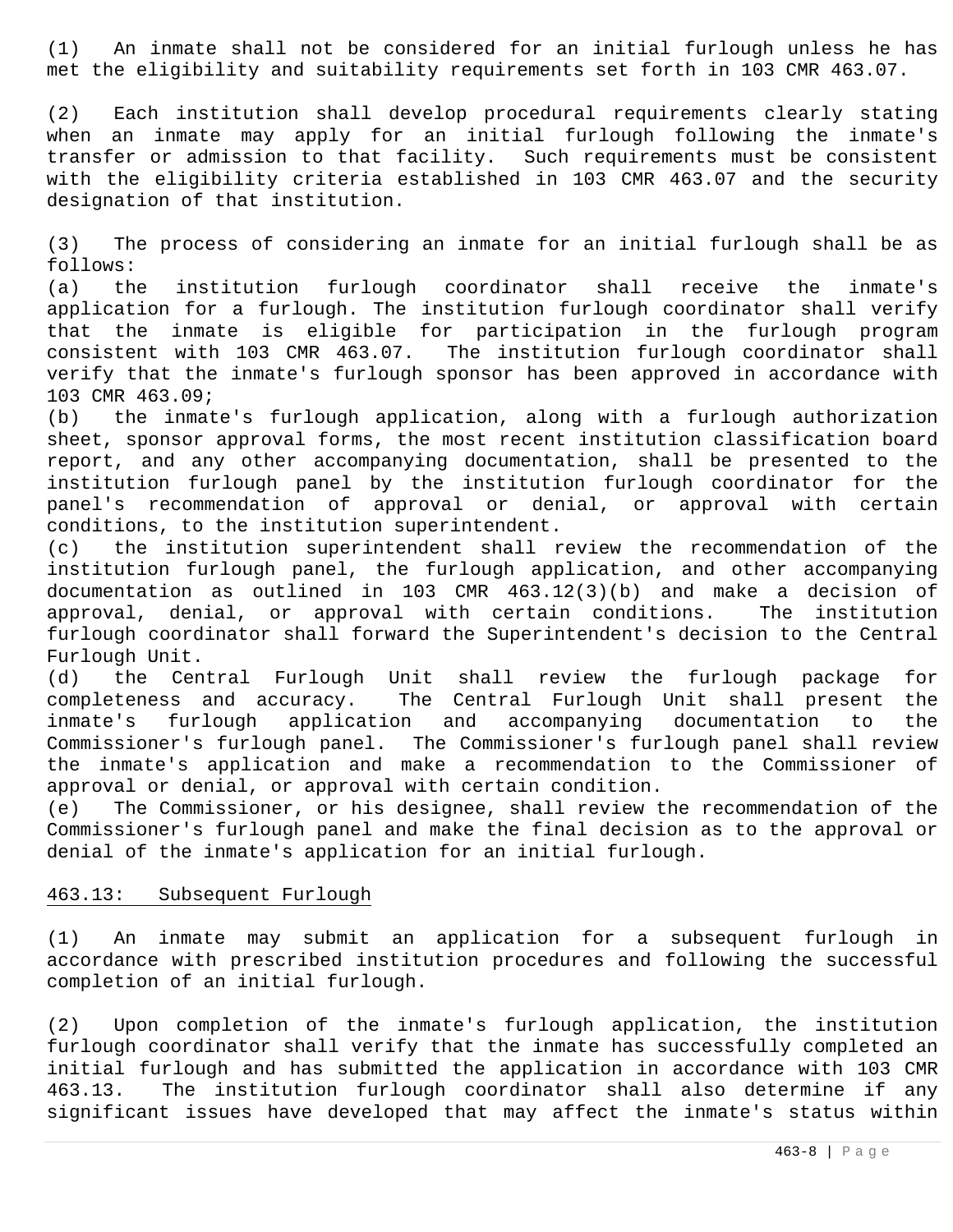the furlough program or ability to complete a furlough. The institution furlough coordinator shall submit the inmate's furlough application, authorization sheet and accompanying documentation to the institution furlough panel. The institution furlough coordinator shall also submit an updated furlough progress report to the institution furlough panel.

(3) The institution furlough panel shall review the inmate's furlough application and accompanying documentation, and make a recommendation to the institution superintendent of approval or denial, or approval with certain conditions. The institution's furlough panel shall take into consideration in its recommendation any significant issues that have developed since the inmate's last furlough.

(4) The institution superintendent shall make the final decision as to approval or denial, or approval with certain conditions, of the inmate's furlough applications.

### 463.14: Notifications

(1) At least seven days prior to a release of an inmate on an approved furlough, the institution furlough coordinator shall make written notification to the below stated individual(s) or agencies of the intended release of the inmate on furlough:

(a) the Chief of Police of each city/town identified as a destination on the inmate's itinerary;

(b) the Department of Public Safety, 1010 Commonwealth Avenue, Boston, Massachusetts;

(c) the inmate's approved furlough sponsor;

(d) a CORI A petitioner previously approved for such notification by the Criminal History Systems Board.

(2) At least seven days prior to a release of an inmate on an approved initial furlough, the institution furlough coordinator shall forward to the Chief of Police of the city/town where the approved furlough sponsor resides, a photograph of said inmate.

(3) In the case of an emergency furlough, emergency under escort, or in any other case where time does not permit, notification shall be made by telephone. The institution furlough coordinator shall immediately forward written notifications to all agencies or individuals notified pursuant to 103 CMR 463.14(1).

## 463.15: Duties and Responsibilities

(1) Institution Furlough Coordinator: The duties and responsibilities of the institution furlough coordinator shall include:

(a) receiving and reviewing the furlough application of an inmate and preparing the furlough authorization sheet;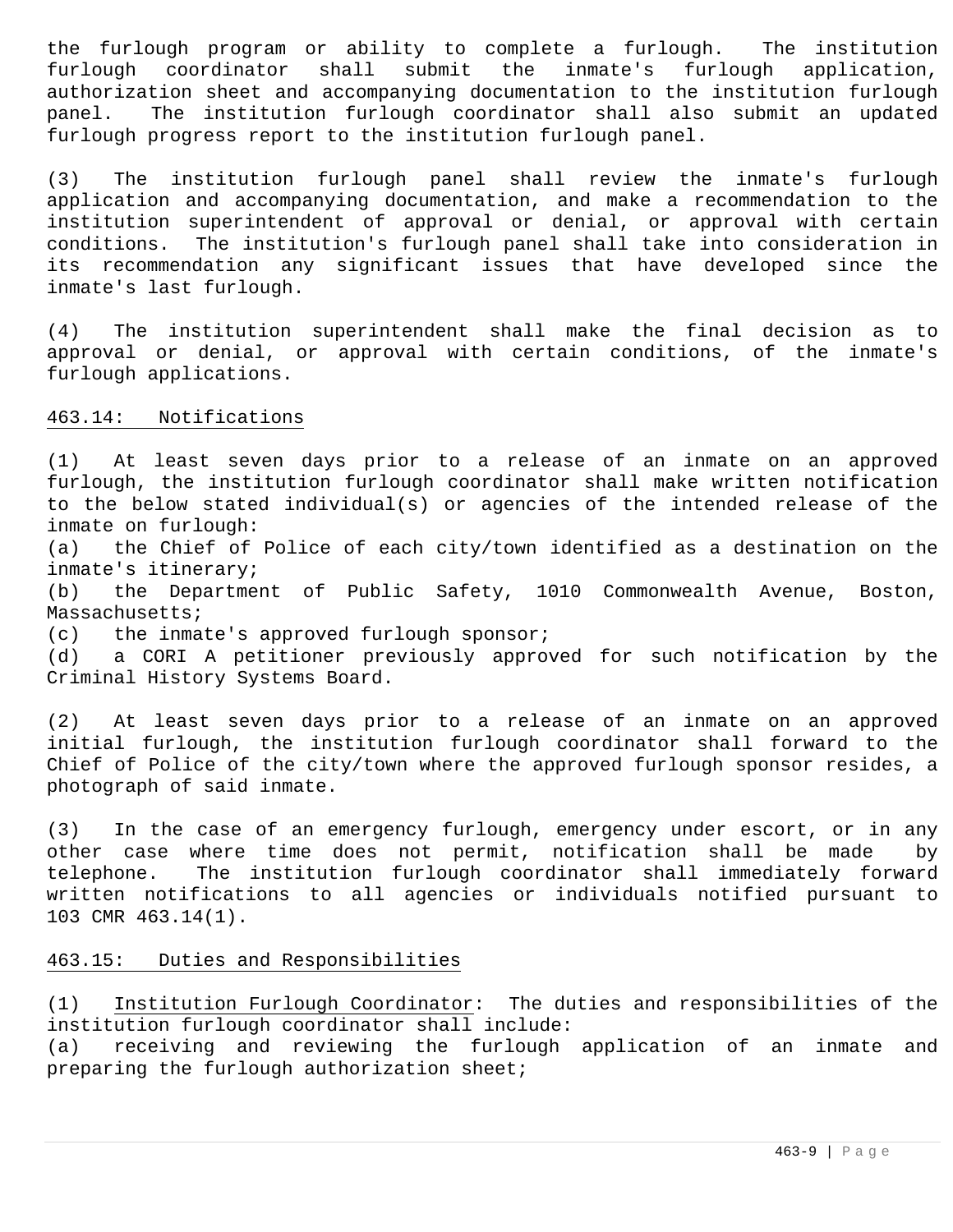(b) insuring that the inmate is eligible and suitable to apply for furloughs in accordance with 103 CMR 463.07 and prescribed institution procedures as required by 103 CMR 463.12(2);

(c) participating in an institution orientation program for inmates and sponsors and informing them of the rules and regulations of the furlough program as established by 103 CMR 463.00;

(d) working in conjunction with institution furlough investigators for the purpose of determining the suitability of proposed furlough sponsors;

(e) receiving the most recent institution classification board report and reviewing the same to ensure that the inmate does not have pending legal issues and has received clearance as not a sexually dangerous person pursuant to M.G.L. c. 123A (if applicable);

(f) requiring an inmate to sign a waiver granting his sponsor access to his CORI records, as defined in 103 CMR 153.00;

(g) verifying the information contained on the furlough application including sponsor, transportation arrangements, medical issues and destinations listed on the itinerary;

(h) forwarding the application, authorization sheet, sponsor approval forms and results of sponsor investigation, department classification board report, results of police chief interview, and CORI A interview (if applicable), to the Institution Furlough Panel and Superintendent and insuring that each has signed and made notations in the appropriate areas of each form as required;

(i) forwarding the application sheet and accompanying documentation to the Central Furlough Unit.

(j) receiving the results of the Commissioner or his designee's decision and informing the institution Superintendent and the inmate;

(k) assisting the inmate in signing the authorization sheet and informing the inmate of any conditions or restrictions determined by the Commissioner or his designee;

(l) receiving completed progress reports from required institution staff and forwarding same to the institution furlough panel for its review when considering an inmate for a subsequent furlough;

(m) assisting the inmate in the development of his furlough plans;

(n) advising inmates regarding the use of furlough time and the budgeting of furlough hours during the course of the furlough year;

(o) providing written notification to the inmate's sponsor and any CORI A petitioner of the inmate's release on furlough;

(p) notifying local police and the Department of Public Safety of the planned release of an inmate on furlough;

(q) insuring that all furlough record information is properly recorded in the inmate's furlough folder and maintain a current log of the cumulative number of furlough hours used during the furlough year by the inmate;

(r) preparing and forwarding the furlough roster on a weekly basis to the research division of the Department and the central office furlough unit;

(s) providing the inmate with a furlough pass book and insuring the inmate has read and understands the rules contained therein.

(2) Institution Furlough Panel: The duties and responsibilities of the institution furlough panel shall include: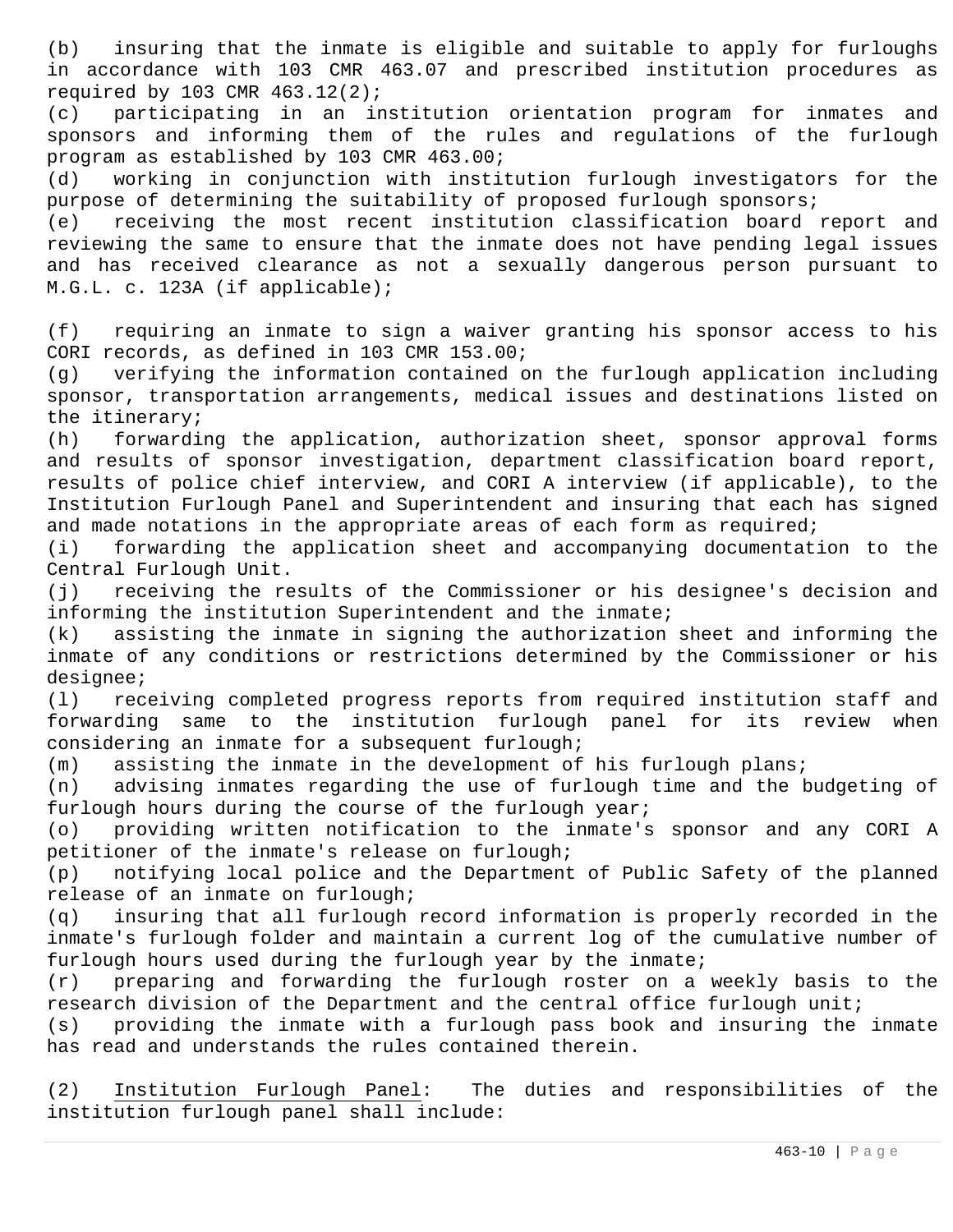(a) insuring that its composition is in accordance with 103 CMR 463.10;

(b) convening on a regular and continuing basis to consider the furlough application of inmates;

(c) reviewing the furlough application and all accompanying documentation for completeness and accuracy and interviewing the inmate as required;

(d) deferring a recommendation on a furlough application when such an application or any accompanying documentation is incomplete or inaccurate or there exists an unresolved issue which may affect the recommendation of the institution furlough panel;

(e) providing written documentation on the authorization sheet to the Superintendent regarding the votes of each panel member and the panel's recommendation with reasons for approval or denial, or approval with conditions of the inmate's furlough application.

(3) Superintendent: The duties and responsibilities of the Superintendent shall include:

(a) reviewing all furlough applications and furlough authorization sheets and accompanying documentation for completeness and accuracy and conformance with these regulations;

(b) deciding to approve, deny or approve with conditions the furlough application of an inmate and recommending the approval, denial or approval with conditions of an initial furlough to the Commissioner;

(c) deferring a decision on a furlough application due to incomplete or inaccurate information or the need for further verification of the inmate's furlough plans or the existence of an unresolved issue that may affect the decision of the superintendent;

(d) reviewing an approved furlough application of an inmate transferred to another state correctional facility and determining whether to release the inmate on furlough or to require the inmate to reapply according to institution procedures established pursuant to 103 CMR 463.12(2);

(e) interviewing an inmate prior to the initial furlough and quarterly during the inmate's furlough year, said interview to be documented and placed in the inmate's furlough folder.

(4) Commissioner's Furlough Panel: The duties and responsibilities of the Commissioner's furlough panel shall include:

(a) insuring that its composition is in accordance with 103 CMR 463.00;

(b) reviewing all furlough applications, and furlough authorization sheets and accompanying documentation, and insuring conformance with 103 CMR 463.00.

(c) recommending to the Commissioner or his designee the approval or denial or approval with certain conditions the furlough application of an inmate. Said recommendation to be documented noting the votes and comments of each panel member.

(5) Commissioner or Commissioner's designee: The duties and responsibilities of the Commissioner or his designee shall include:

(a) reviewing all furlough applications, authorization sheets and accompanying documentation submitted by the Commissioner's furlough panel to insure conformance with 103 CMR 463.00;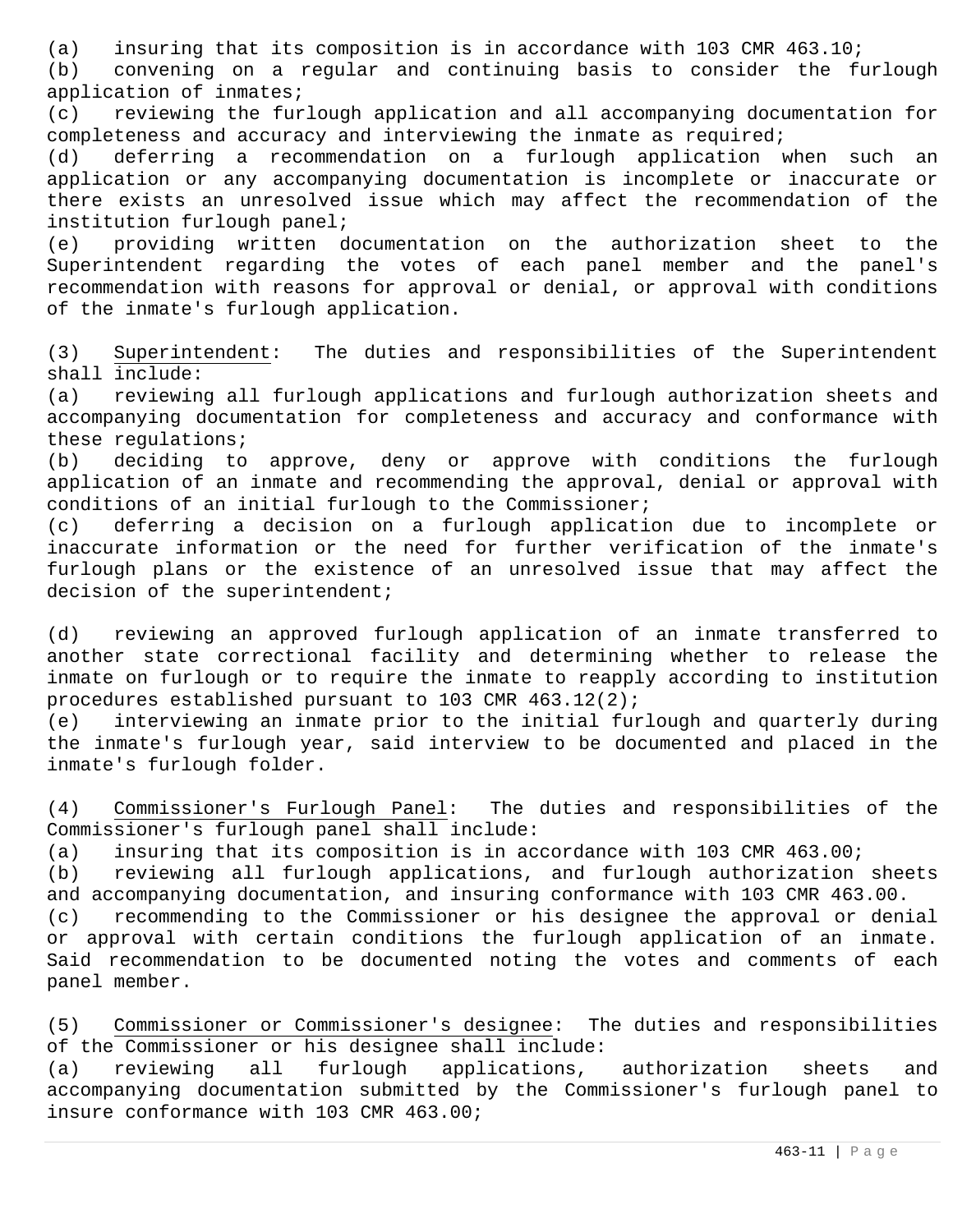(b) approving, denying or approving with certain conditions the application for an initial furlough, emergency furlough, or emergency furlough under escort;

(c) deferring an application for furlough due to incomplete or inaccurate information or for further verification of the details of the inmate's release on furlough;

(d) completing the furlough authorization sheet with a decision of approval or denial of the furlough noting the reasons and any conditions or restrictions.

#### 463.16: Inmate Accountability

Each institution shall develop a system of inmate accountability to ensure the necessary supervision of an inmate on furlough as well as total compliance with the rules and regulations established within 103 CMR 463.00. Said systems shall include, but not be limited to the following:

(1) an inmate must read, sign and date his furlough passbook prior to release on an initial furlough;

(2) each institution shall develop an orientation program whereby inmates are informed of the rules and regulation of the furlough program, established pursuant to 103 CMR 463.00;

(3) each inmate shall be interviewed by the institution Superintendent on a regular basis to ensure his suitability for involvement in the furlough program;

(4) a system for making random unannounced telephone spot checks to an inmate on furlough by an institution staff member. Random spot checks should be made a frequency of one for every 12 hours of furlough or fraction thereof;

(5) a system of call-ins by an inmate on furlough at a pre/arranged time. Said call-ins shall not replace required spot checks and shall be verified by a return call to the location noted on the inmate's itinerary;

(6) a system of physical unannounced spot checks at a location noted on the furlough itinerary, to verify an inmate's location on furlough and to ensure his activities are consistent with the previously approved itinerary and are in accordance with 103 CMR 463.00;

(7) a system of urine surveillance, medical examinations, or other methods to monitor the possible use of alcohol, illicit drugs or intoxicating substances while on furlough;

(8) written notification to the police chief in each city or town listed on an inmate's itinerary and to the state police;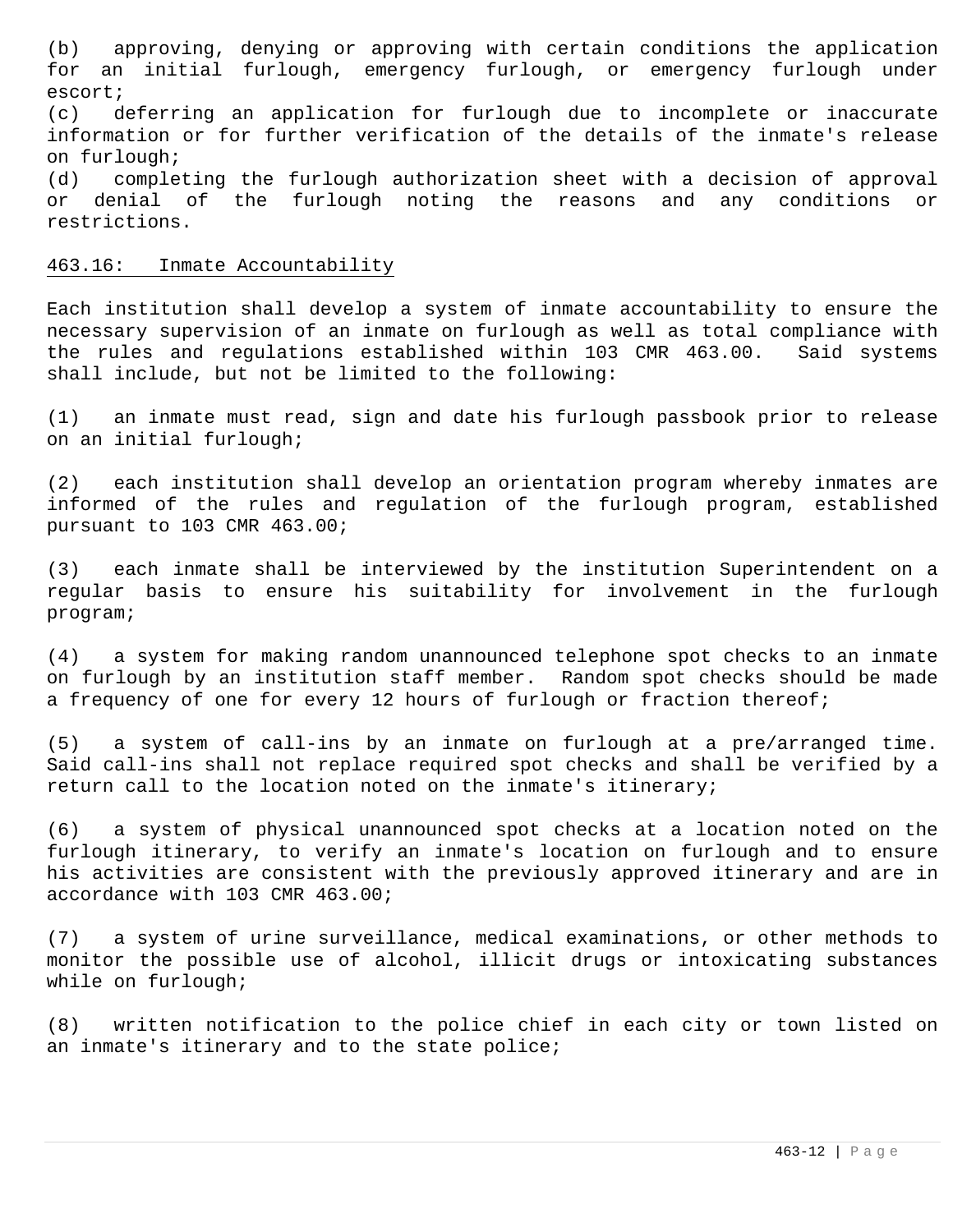(9) a system of monitoring the inmate's relationship with the sponsor to ensure the appropriateness of the individual to act as a sponsor and determine any potential problems that may develop in the relationship.

#### 463.17: Abuse of Furlough Privilege

(1) Failure of an inmate to adhere to the conditions of his furlough shall be considered an abuse of furlough privilege and the inmate may be subject to disciplinary action or criminal prosecution. Further, such abuse shall be considered in future furlough requests.

(2) Failure of an inmate to return from furlough to the institution at the designated time shall automatically result in the filing of a disciplinary report, regardless of prior notification to the facility by the inmate.

(3) Failure of an inmate to return to the institution within two hours of the designated time shall be considered an escape, regardless of prior notification by the inmate.

### 463.18: Escape

(1) An inmate shall be declared on escape if he:

(a) fails to return from furlough to a state, county or contract facility within two hours of the designated time of return;

(b) fails to arrive at a location specified on the furlough itinerary by the scheduled time, and does not arrive there or return to the institution within two hours;

(c) leaves the location specified on the itinerary prior to the approved departure time and does not return to the location or to the institution within two hours;

(d) fails or refuses to return to the institution within two hours after being ordered to do so;

(e) is determined not to be at a location specified on the itinerary as confirmed by a spot check call or physical spot check;

(f) leaves the boundaries of the Commonwealth of Massachusetts at any time while on furlough.

(2) An inmate may be declared on escape at any time during a furlough, if in the opinion of the Commissioner or institution Superintendent, there exists sufficient evidence to reasonably assume that the inmate has escaped.

(3) In the event that an inmate is declared on escape under 103 CMR 463.00, the escape procedures outlined in 103 CMR 550.000: *Escape Procedures*, or corresponding institution policy shall be followed. Such procedures shall include notification to the inmate's furlough sponsor, local police of area in which inmate was last reported, as well as any CORI A petitioner previously approved by the Criminal History Systems Board.

## 463.19: Furlough Rules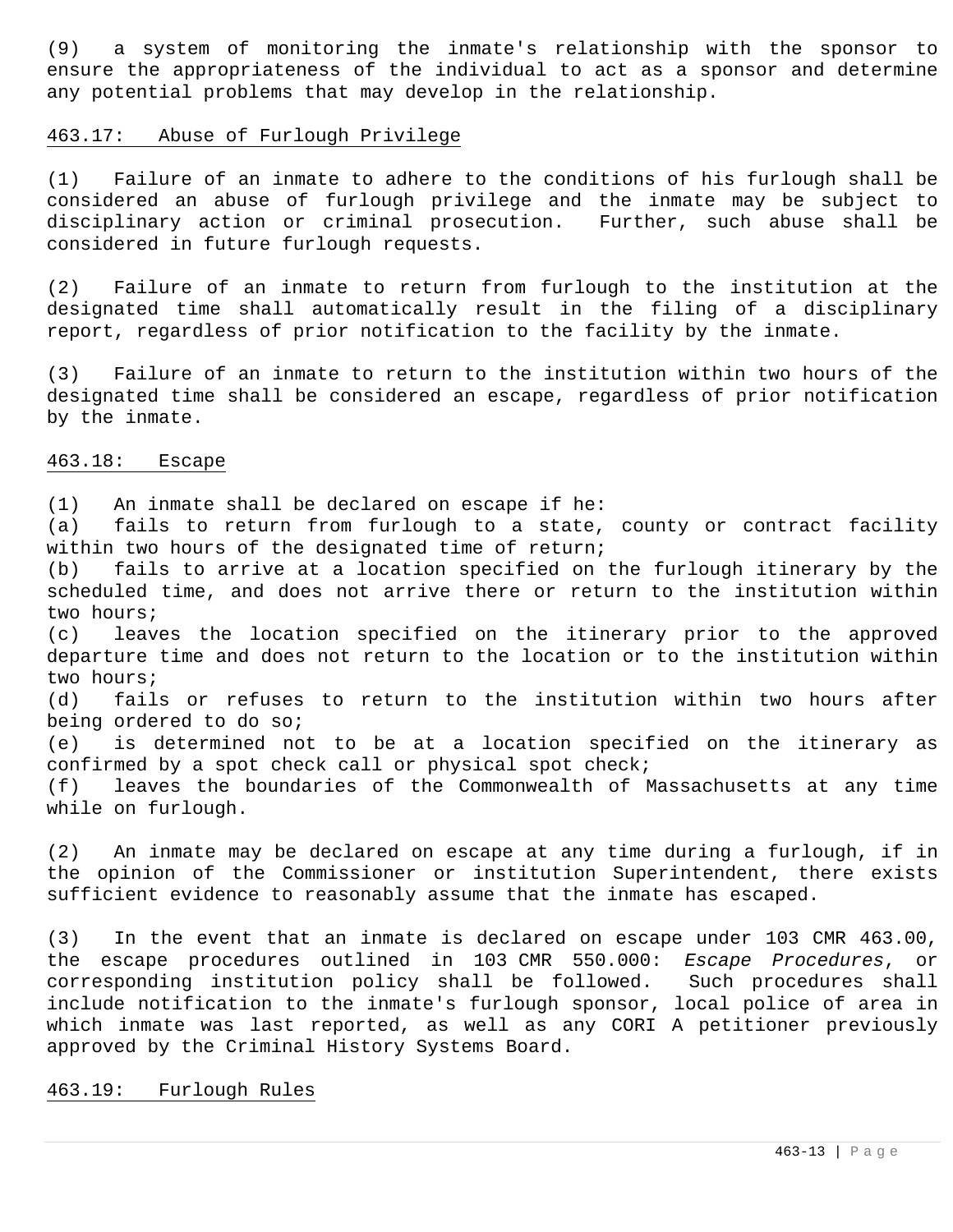(1) An inmate on furlough shall adhere to the following rules:

(a) the inmate shall obey all federal laws, the laws of the Commonwealth and the local community where he is visiting and shall return to the institution at the designated time;

(b) the inmate shall not leave the Commonwealth of Massachusetts;

(c) the inmate shall submit to urinalysis or medical examination upon request of the institution;

(d) the inmate shall follow the itinerary of activities, destinations and conditions as approved;

(e) the inmate shall not introduce or attempt to introduce contraband into the institution;

(f) the inmate shall immediately telephone the institution in case of problems or emergencies;

(g) the inmate shall not associate with other known felons on furlough;

(h) the inmate shall return to the institution immediately if ordered by the Superintendent or his designee;

(i) the inmate shall carry on him at all times his furlough passbook which is signed by the Superintendent and inmate, stating the above furlough rules, time the furlough begins and ends and conditions for the furlough.

# 463.20: Record Keeping

Each institution shall develop a comprehensive record keeping system that shall include, but not be limited to the following:

(1) a separate furlough folder for each inmate either on positive furlough status or in process for an initial furlough, located in a safe and secure area of the institution;

(2) the institution furlough coordinator shall be responsible for placing all applicable furlough documentation in the furlough folder;

(3) the institution furlough coordinator shall maintain any logs relating to dates of furloughs, departure and return times, spot checks, urinalysis surveillance and comments regarding the outcome of any furlough;

(4) each institution furlough folder shall contain at least the following:

(a) furlough authorization sheets noting an accurate account of furlough hours used;

(b) all furlough applications and itineraries submitted by the inmate;

(c) sponsor package, including, sponsor interview form, police chief interview form, CORI A interview form (if applicable), results of home investigation (if applicable), furlough investigator's summary, sponsor's probation check, furlough sponsorship agreement and a copy of sponsor's home telephone bill;

(d) a CORI waiver signed by inmate;

(e) results of inmate and sponsor interviews with either the Superintendent or institution furlough investigator.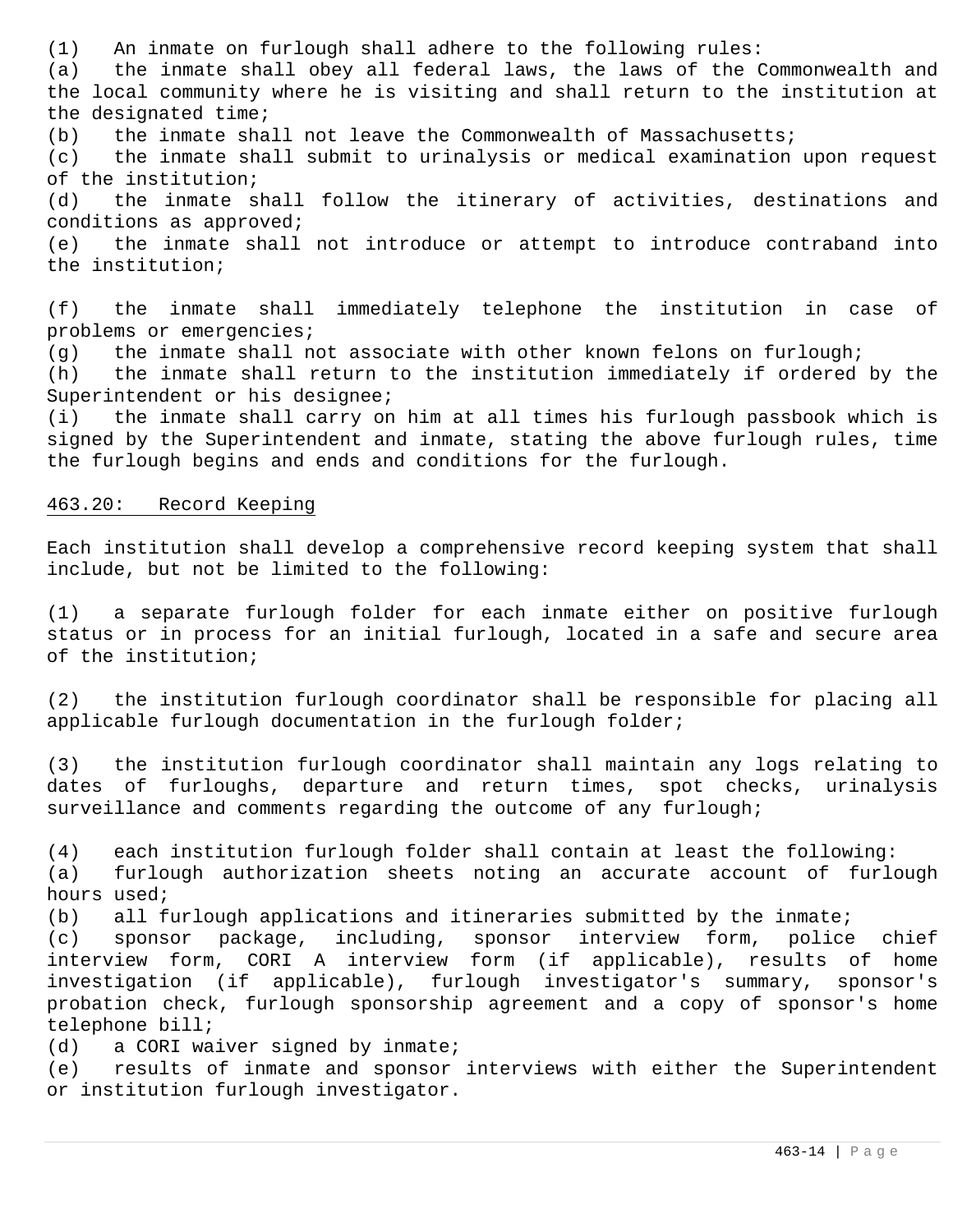(5) completion of a weekly furlough roster listing all inmates on furlough during the previous week and all pertinent data concerning those furloughs. Said roster is to be forwarded to the Central Furlough Unit and Central Research Unit.

(6) copies of all notifications made pursuant to 103 CMR 463.14.

## 463.21: Cancellation and Extension of Furloughs

(1) Furloughs may not be extended except by order of the Commissioner or institution Superintendent. A furlough shall only be extended in case of an emergency and the reasons for the extension shall be documented and placed in the institution furlough file within one week of the extension.

(2) Furloughs shall be cancelled only by order of the Commissioner or institution Superintendent. When a furlough has been cancelled, the Superintendent or his designee shall take appropriate steps to insure that the inmate is not permitted to temporarily leave the facility on the furlough. The reasons for cancellation shall be documented and placed in the file of the inmate within five working days of the cancellation.

(3) Furloughs already in progress may be terminated by the Commissioner or institution Superintendent upon receipt of information that the inmate has violated the terms of 103 CMR 463.00 or for other good cause as determined by the Superintendent or Commissioner.

## 463.22: Miscellaneous Regulations

(1) An inmate being considered for furlough must meet the eligibility requirements set forth in 103 CMR 463.07.

(2) An inmate must be physically and mentally capable of successfully completing a furlough without escort.

(3) An inmate shall be responsible for making arrangements for safe and reliable transportation while on furlough, except in the case of emergency furlough under escort. Transportation shall no be provided by a department employee, except for an emergency furlough under escort.

(4) An inmate released on furlough shall be responsible for all expenses incurred as a result of the furlough. Only medical expenses for substantial injuries or illnesses that required immediate or emergency attention while the inmate was on furlough shall be considered the responsibility of the Department.

# (5) Transfer of inmates.

(a) When an inmate of a state correctional facility is transferred to or housed in a county correctional facility with an approved furlough pending, the Superintendent of the receiving facility may honor said furlough, or require that the inmate reapply according to 103 CMR 463.12(2).